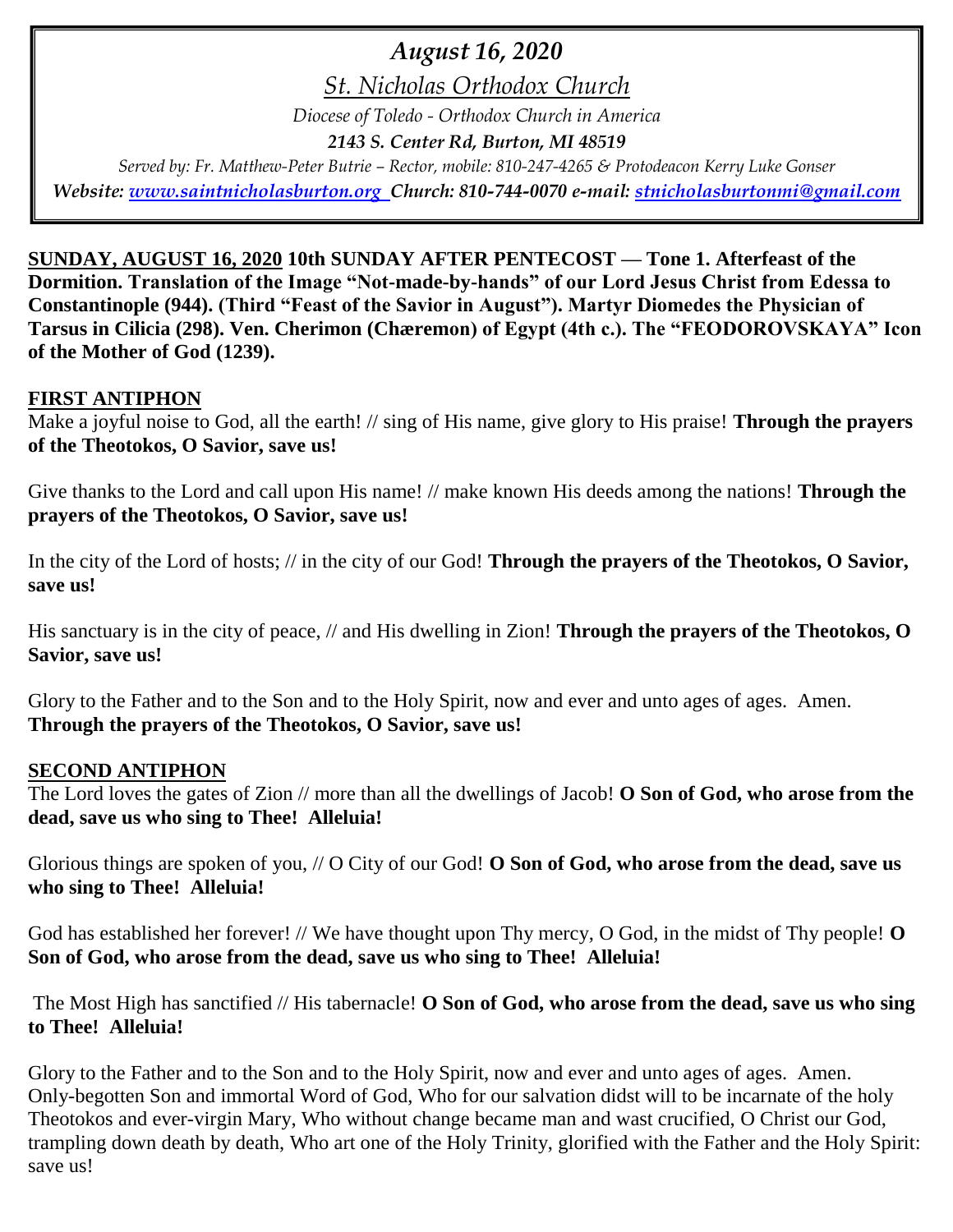## **THIRD ANTIPHON**

**O God, my heart is ready, my heart is ready! I will sing and give praise to Thy glory! (Tone 1)** In giving birth you preserved your virginity. / In falling asleep you did not forsake the world, O Theotokos. / You were translated to life, O Mother of Life, // and by your prayers you deliver our souls from death.

**What shall I render to the Lord for all His benefits toward me?** In giving birth …

## **TROPARIA**

**(Tone 1)** When the stone had been sealed by the Jews, while the soldiers were guarding Thy most pure body, Thou didst rise on the third day, O Savior, granting life to the world. The powers of heaven therefore cried to Thee, O Giver of Life: "Glory to Thy Resurrection, O Christ! Glory to Thy Kingdom! // Glory to Thy dispensation, O Thou Who lovest mankind!"

(Tone 2) We venerate Thy most pure image, O Good One; and ask forgiveness of our transgressions, O Christ our God. Of Thy good will Thou wast pleased to ascend the Cross in the flesh and deliver Thy creatures from bondage to the Enemy. Therefore with thankfulness we cry aloud to Thee: "Thou hast filled all with joy, O our Savior, // for Thou didst come to save the world."

**(Tone 1)** In giving birth you preserved your virginity. / In falling asleep you did not forsake the world, O Theotokos. / You were translated to life, O Mother of Life, // and by your prayers you deliver our souls from death.

**(Tone 4)** In truth you were revealed to your flock as a rule of faith, a model of meekness, and teacher of abstinence, so you won the heights by humility, and riches by poverty, O Holy Father Nicholas, intercede with Christ God to save our souls.

## **KONTAKION**

(Tone 2) Neither the tomb, nor death, could hold the Theotokos, / who is constant in prayer and our firm hope in her intercessions. / For being the Mother of Life, // she was translated to life by the One Who dwelt in her virginal womb.

#### *The Prokeimenon in the Fourth Tone:* **Sing to the Lord a new song, for the Lord has done marvelous things!**

*v.* **All the ends of the earth have seen the salvation of our God!**

**THE EPISTLE OF THE APOSTLE PAUL TO THE COLOSSIANS (1:12-18)** *Brethren:* give thanks to the Father, who has qualified us to share in the inheritance of the saints in light. He has delivered us from the dominion of darkness and transferred us to the kingdom of his beloved Son, in whom we have redemption, the forgiveness of sins. He is the Image of the invisible God, the first-born of all creation; for in him all things were created, in heaven and on earth, visible and invisible, whether thrones or dominions or principalities or authorities -- all things were created through him and for him. He is before all things, and in him all things hold together. He is the head of the body, the Church; he is the beginning, the first-born from the dead, that in everything he might be pre-eminent.

## *Alleluia, Tone 1*

*v:* **God gives vengeance unto me, and subdues people under me.**

*v:* **He magnifies the salvation of the King and deals mercifully with David, His anointed, and his seed forever.**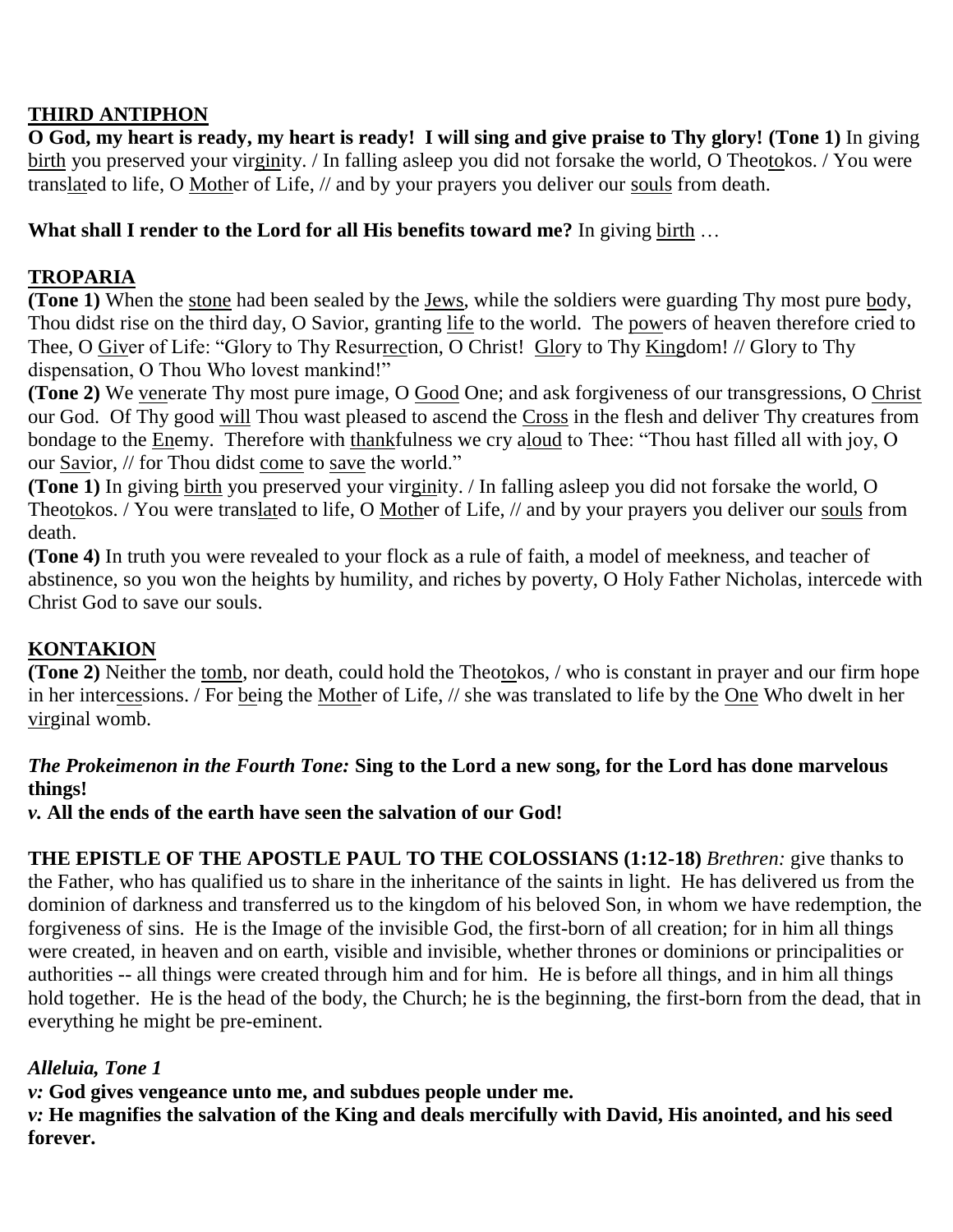**THE HOLY GOSPEL ACCORDING TO MATTHEW (17:14-23)** And when they came to the crowd, a man came up to Jesus and kneeling before him said, "Lord, have mercy on my son, for he is an epileptic and he suffers terribly; for often he falls into the fire, and often into the water. And I brought him to your disciples, and they could not heal him." And Jesus answered, "O faithless and perverse generation, how long am I to be with you? How long am I to bear with you? Bring him here to me." And Jesus rebuked him, and the demon came out of him, and the boy was cured instantly. Then the disciples came to Jesus privately and said, "Why could we not cast it out?" He said to them, "Because of your little faith. For truly, I say to you, if you have faith as a grain of mustard seed, you will say to this mountain, `Move from here to there,' and it will move; and nothing will be impossible to you." As they were gathering in Galilee, Jesus said to them, "The Son of man is to be delivered into the hands of men, and they will kill him, and he will be raised on the third day." And they were greatly distressed.

#### **COMMUNION HYMN**

I will receive the cup of salvation and call on the name of the Lord. Alleluia! Alleluia! Alleluia!

#### **Transfer of the Image "Not-Made-By-Hands" of our Lord Jesus Christ from Edessa to Constantinople, the Third "Feast of the Savior in August"** Commemorated on August 16

The Transfer from Edessa to Constantinople of the Icon of our Lord Jesus Christ Not-Made-by-Hands occurred in the year 944. Eusebius, in his History of the Church (I:13), relates that when the Savior was preaching, Abgar ruled in Edessa. He was stricken all over his body with leprosy. Reports of the great miracles worked by the Lord spread throughout Syria (Mt.4:24) and reached even Abgar. Without having seen the Savior, Abgar believed in Him as the Son of God. He

wrote a letter requesting Him to come and heal him. He sent with this letter to Palestine his own portraitpainter Ananias, and commissioned him to paint a likeness of the Divine Teacher.

Ananias arrived in Jerusalem and saw the Lord surrounded by people. He was not able to get close to Him because of the large throng of people listening to the preaching of the Savior. Then he stood on a high rock and attempted to paint the portrait of the Lord Jesus Christ from afar, but this effort was not successful. The Savior saw him, called to him by name and gave him a short letter for Abgar in which He praised the faith of this ruler. He also promised to send His disciple to heal him of his leprosy and guide him to salvation.

Then the Lord asked that water and a cloth be brought to Him. He washed His Face, drying it with the cloth, and His Divine Countenance was imprinted upon it. Ananias took the cloth and the letter of the Savior to Edessa. Reverently, Abgar pressed the holy object to his face and he received partial healing. Only a small trace of the terrible affliction remained until the arrival of the disciple promised by the Lord. He was Saint Thaddeus, Apostle of the Seventy (August 21), who preached the Gospel and baptized Abgar and all the people of Edessa. Abgar put the Holy Napkin in a gold frame adorned with pearls, and placed it in a niche over the city gates. On the gateway above the icon he inscribed the words, "O Christ God, let no one who hopes on Thee be put to shame."

For many years the inhabitants kept a pious custom to bow down before the Icon Not-Made-by-Hands, when they went forth from the gates. But one of the great-grandsons of Abgar, who later ruled Edessa, fell into idolatry. He decided to take down the icon from the city wall. In a vision the Lord ordered the Bishop of Edessa to hide His icon. The bishop, coming by night with his clergy, lit a lampada before it and walled it up with a board and with bricks.

Many years passed, and the people forgot about it. But in the year 545, when the Persian emperor Chozroes I besieged Edessa and the position of the city seemed hopeless, the Most Holy Theotokos appeared to Bishop Eulabius and ordered him to remove the icon from the sealed niche, and it would save the city from the enemy. Having opened the niche, the bishop found the Icon Not-Made-by-Hands: in front of it was burning the lampada, and upon the board closing in the niche, a copy of the icon was reproduced. After a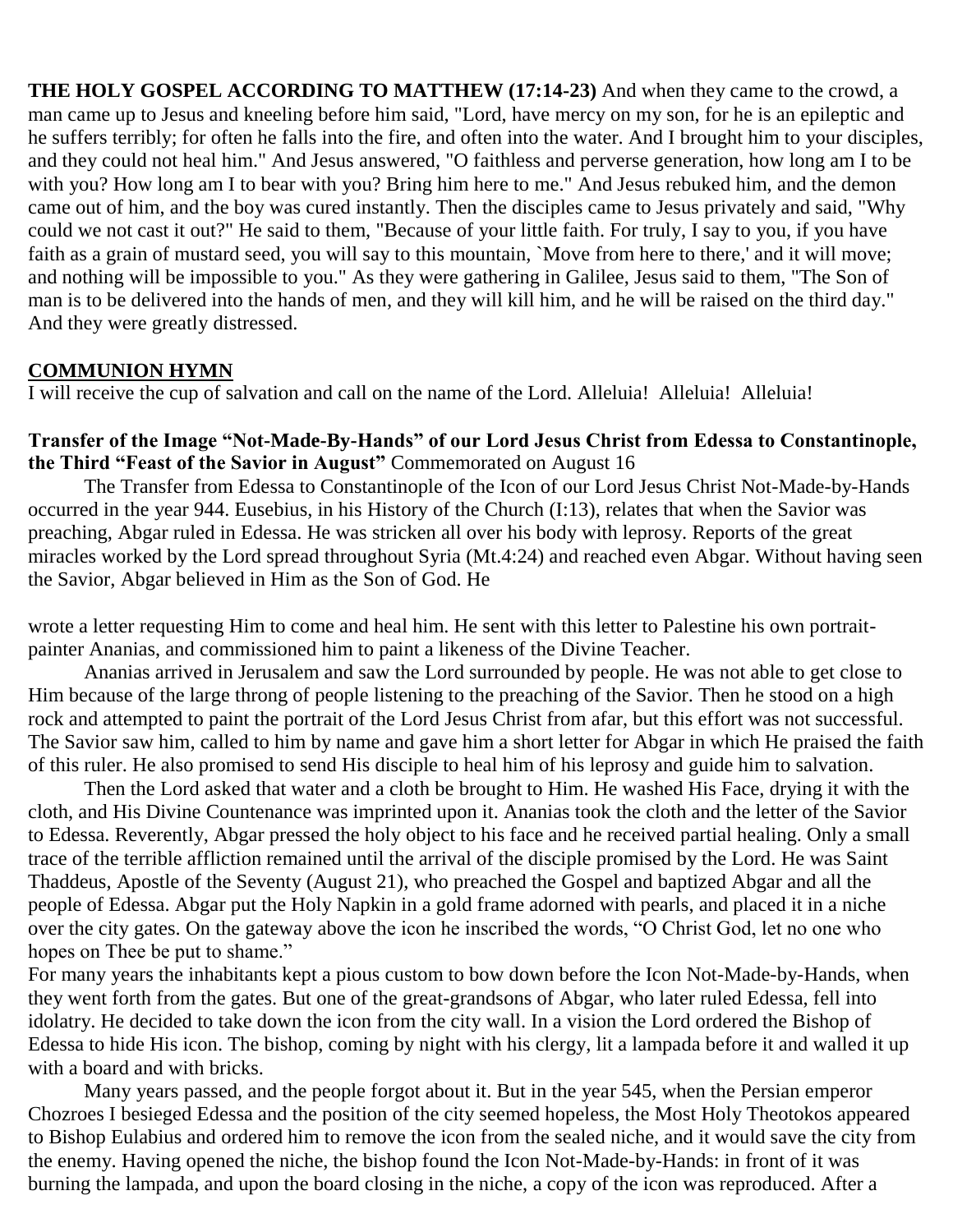church procession with the Icon Not-Made-by-Hands had made the circuit of the city walls, the Persian army withdrew.

In the year 630 Arabs seized Edessa, but they did not hinder the veneration of the Holy Napkin, the fame of which had spread throughout all the East. In the year 944, the emperor Constantine Porphyrogenitos (912-959) wanted to transfer the icon to the Constantinople, and he paid a ransom for it to the emir of the city. With great reverence the Icon of the Savior Not-Made-by-Hands and the letter which He had written to Abgar, were brought to Constantinople by clergy.

On August 16, the icon of the Savior was placed in the Tharossa church of the Most Holy Theotokos. There are several traditions concerning what happened later to the Icon Not-Made-by-Hands. According to one, crusaders ran off with it during their rule at Constantinople (1204-1261), but the ship on which the sacred object was taken, perished in the waters of the Sea of Marmora.

According to another tradition, the Icon Not-Made-by-Hands was transported around 1362 to Genoa, where it is preserved in a monastery in honor of the Apostle Bartholomew. It is known that the Icon Not-Made-by-Hands repeatedly gave from itself exact imprints. One of these, named "On Ceramic," was imprinted when Ananias hid the icon in a wall on his way to Edessa; another, imprinted on a cloak, wound up in Georgia. Possibly, the variance of traditions about the original Icon Not-Made-by-Hands derives from the existence of several exact imprints.

During the time of the Iconoclast heresy, those who defended the veneration of icons, having their blood spilt for holy icons, sang the Troparion to the Icon Not-Made-by-Hands. In proof of the validity of Icon-Veneration, Pope Gregory II (715-731) sent a letter to the Byzantine emperor, in which he pointed out the healing of King Abgar and the sojourn of the Icon Not-Made-by-Hands at Edessa as a commonly known fact. The Icon Not-Made-by-Hands was put on the standards of the Russian army, defending them from the enemy. In the Russian Orthodox Church it is a pious custom for a believer, before entering the temple, to read the Troparion of the Not-Made-by-Hand icon of the Savior, together with other prayers.

According to the Prologue, there are four known Icons of the Savior Not-Made-by-Hands:

- at Edessa, of King Abgar (August 16)
- the Kamulian, -- Saint Gregory of Nyssa (January 10) wrote of its discovery, while according to Saint Nikodemos of the Holy Mountain (July 14), the Kamulian icon appeared in the year 392, but it had in appearance an icon of the Mother of God (August 9)
- in the time of Emperor Tiberius (578-582), Saint Mary Syncletike (August 11) received healing from this on ceramic tiles (16 August)

The Feast of the Transfer of the Icon Not-Made-by-Hands, made together with the Afterfeast of the Dormition, they call the third-above Savior Icon, the "Savior on Linen Cloth." The particular reverence of this Feast in the Russian Orthodox Church is also expressed in iconography, and the Icon Not-Made-by-Hands was one of the most widely distributed. *from [oca.org](https://www.oca.org/saints/lives/2020/08/16/102304-translation-of-the-image-not-made-by-hands-of-our-lord-jesus-chr)*

**The Dormition of the Theotokos** On the 15th of the month, we celebrate the **Dormition**, or the **translation to heaven**, of our All Glorious Sovereign Lady, **the Mother of God and Ever-Virgin Mary** When it pleased Christ our God to call His mother to Him, He sent an angel three days beforehand, to give her this news: Coming to her, the angel said to her who is full of grace: "This is what your Son says: 'The time has come to call My mother to Me.' Do not be afraid at this news, but rather rejoice, for you are going to eternal life." Welcoming this message with great joy, the Mother of God, filled with an ardent desire to rise up to her Son, went to the Mount of Olives to pray there in tranquility, as she often did. An amazing miracle was then wrought: at the moment when the All-Holy reached the top of the hill, the trees planted there bent their branches, bowing down and glorifying the Queen of the world like reason-endowed servants.

After having prayed, the All-Holy returned home to Mount Zion. When she went into the house, it suddenly began to shake. Giving thanks to God, she had, the house-lamps lit and called together her kinsfolk and friends. She herself set everything in order, prepared her deathbed and gave orders that all be made ready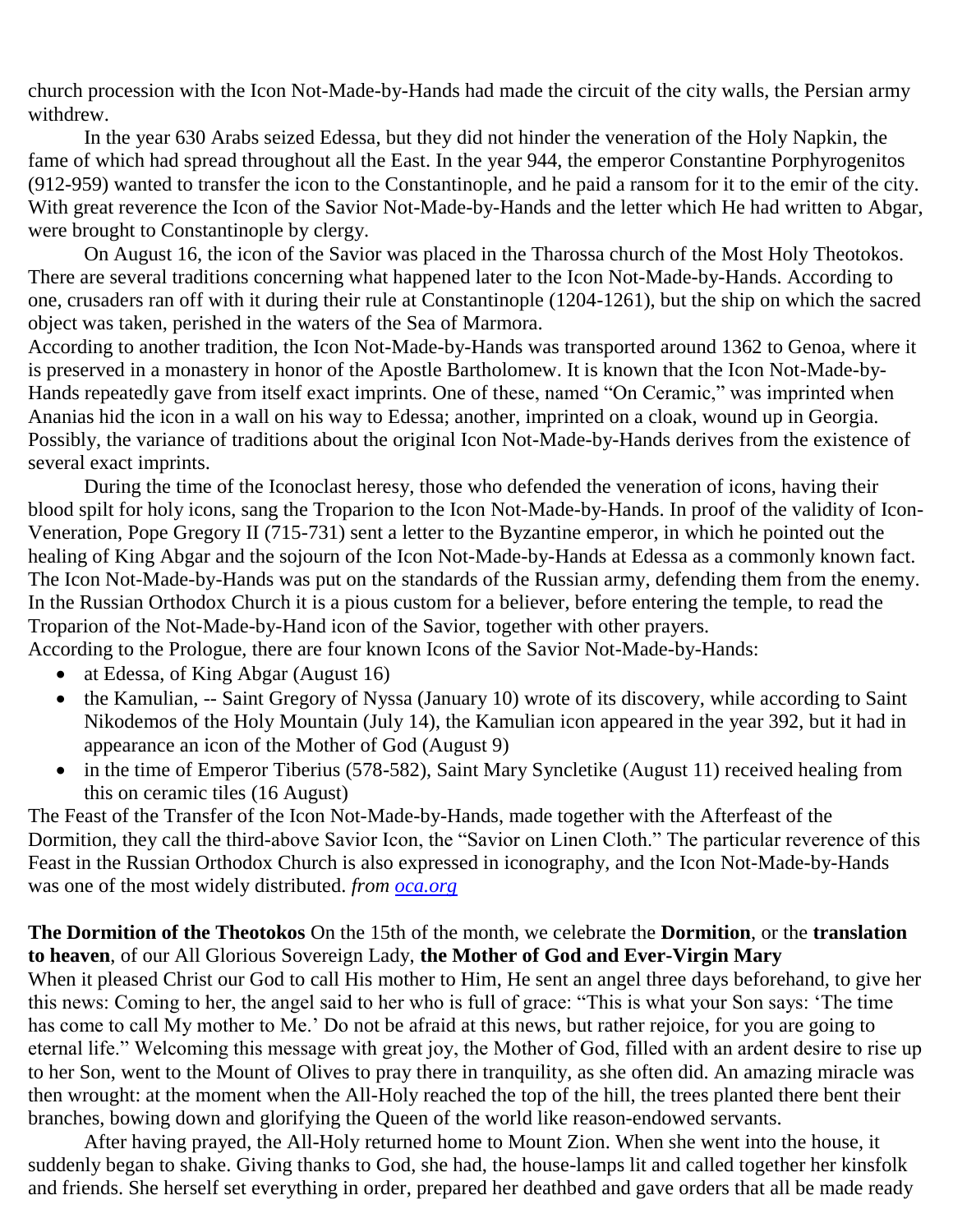for her funeral. To the women who came at her summons, she revealed the news of her departure to heaven and, as proof, gave them the palm branch, the symbol of victory and incorruptibility, that the angel had given her. Still held by the bonds of the world, her companions heard this news with copious tears and groans, begging the Mother of God not to leave them orphaned. She reassured them, saying that she was indeed going to heaven but would nonetheless continue to protect both them and the whole world by her prayers. At these words, the women stopped their weeping and hastened to make the preparations. The All-Holy also told them to give the only two robes that she possessed to two poor widows who were her constant companions and friends.

She had scarcely spoken these words when the house was shaken once again by a noise like thunder, and it was filled with clouds, bearing the Apostles, assembled from the furthest parts of the world. It was thus that the whole Church, in their persons, was mystically present to celebrate the funeral of its sovereign Lady. To the choir of the Apostles was joined that of the Hierarchs such as Saint Hierotheus (4 Oct.), Saint Dionysius the Areopagite (3 Oct.) and Saint Timothy (22 Jan.). Their eyes full of tears, they said to the Mother of God: "If you were to stay in the world and live among us, we would, of course, have great consolation, O Lady, as it would be as though we saw your Son and our Master. But as it is now according to His will that you are taken to heaven, we are weeping and lamenting as you see. But we rejoice at all that has been arranged for you.' She replied: 'O you disciples and friends of my Son and my God, do not turn my joy to sorrow but bury my body and keep it in the position that I shall take on my deathbed.'"

At these words, Saint Paul, the chosen vessel, arrived in his turn. He threw himself at the feet of the All-Holy to venerate her, and addressed this praise to her: "Rejoice, O Mother of Life and object of my preaching, for although I never saw Christ in the flesh, it is Him, in seeing you, that I believe I behold."

After having made her last farewells to all those present, the All Immaculate laid herself down on her deathbed, settling her body as she wished it, and offered ardent prayer to her Son for the preservation of peace in the whole world. Then, having given her blessing to the Apostles and hierarchs, she, with a smile, peacefully gave her soul, white and more resplendent than any light, into the hands of her Son and her God, who had appeared together with the Archangel Michael and a host of angels. Her death came about with no suffering or anguish, as her childbearing had been without pain.

Peter, the leader of the Apostles, then intoned the funeral hymn and his companions took up the bier, preceded by others present who carried torches and accompanied the cortege with their chanting. Saint John the Theologian was at their head, holding the palm of victory in his hand and followed in silence by the crowd of disciples. Angels could also be heard, joining their voices to those of men, so that heaven and earth were entirely filled with this threnody (hymn of lament) in honour of the sovereign Lady of the world. The air was purified by the ascending of her soul, the earth was sanctified by the burial of her body, and many of the sick recovered their health.

Not being able to bear this sight, the leaders of the Jews aroused the people and sent them to overturn the bier bearing the life-giving body. But divine justice forestalled their dark design, and they were all struck with blindness. One of them, the priest Jephoniah, who, with greater daring, had succeeded in laying hands on the holy bier, also had his hands cut off at the elbow by the sword of divine wrath, and his severed arms hung on the bier, presenting a pitiable sight.

Brought to repentance by the punishment, Jephoniah wholeheartedly embraced the Faith; and, at a word from Peter, he was healed and became for his companions an instrument of salvation and healing. When he was given a branch of the Mother of God's palm, he laid it on the eyes of his companions and healed, at one and the same time, their physical and spiritual blindness.

Arriving in the Garden of Gethsemane, the Apostles buried the most holy body of the Mother of God and remained there for three days, their prayers unceasingly being accompanied by angelic hymns. In conformity with a disposition of divine Providence, one of the Apostles (Thomas, according to some), was not at the funeral.

He only reached Gethsemane on the third day, and was unconsolable at not having a last sight of the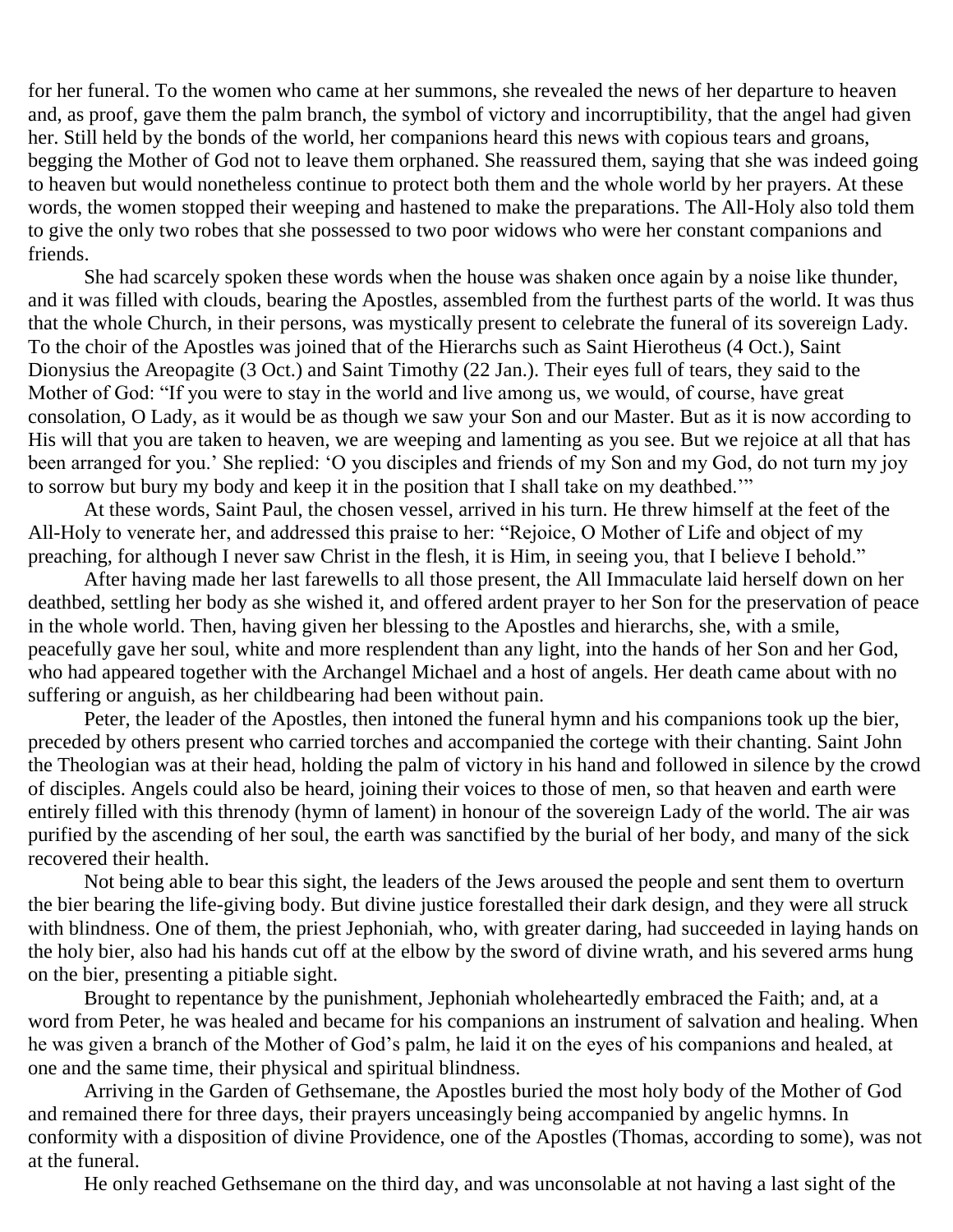deified body of the All-Holy. The Apostles therefore, with one accord, decided to open the tomb in order to let him venerate the holy body.

When they raised the stone that closed the entrance, they were all filled with amazement on finding that the body had disappeared and that only the shroud remained, empty and keeping the shape of the body. It was an irrefutable proof of the translation to heaven of the Mother of God: her resurrection and the ascension of her body, united again with her soul, above the skies in the close company of her Son, to be our representative and advocate before God.' Mary, 'daughter of Adam' but having become truly 'Mother of God' and 'Mother of Life' in giving birth to Him who is the Fullness of Life (cf Jn 14:6) thus passed through death. But her death was no dishonour, for, overcome by Christ, Who submitted to it by His own will for our salvation, the condemnation of Adam became a 'lifegiving death' and the principle of a new existence. And the tomb of Gethsemane, as well as the Holy Sepulchre, appeared as a 'bridal chamber' where the wedding feast of incorruptibility is made radiant.

It 'was fitting, indeed, that, conforming in all things to Christ our Saviour, the most holy Virgin should follow all the paths trodden by Christ to spread sanctification throughout our nature. After having followed Him in His Passion and having 'seen' His Resurrection, she now had the experience of death. As soon as she was parted from the body, her most pure soul found itself united with divine Light; and her body, having lain a short time in the earth, was soon raised by the grace of the risen Christ. This 'Spiritual Body,' was received into heaven as the tabernacle of God-became-Man, as the throne of God. It is the most significant part of the Body of Christ, and had often been likened by the holy Fathers as the Church itself, the dwelling-place of God among men, the first-fruits of our future state and the source of our divinisation. Through the womb of Mary most chaste, the Mother of God, the Kingdom of heaven has been opened to us, and this is why her translation to heaven is a cause of joy for all believers, having thus acquired a guarantee that, in her person, it is the whole of human nature, having become a Christ-bearer, that is called to abide in God.

This feast was fixed on 15 August and made obligatory in the whole of the East by Emperor Maurice (582-602). The practice spread widely, thanks to the eulogies given by the holy fathers and great Church orators on this feast: Ss Andrew of Crete, John Damascene, Germanos of Constantinople, Theodore the Studite, Gregory Palamas, etc.

\_\_\_\_\_\_\_\_\_\_\_\_\_\_\_\_\_\_\_\_\_\_\_\_\_\_\_\_\_\_\_\_\_\_\_\_\_\_\_\_\_\_\_\_\_\_\_\_\_\_\_\_\_\_\_\_\_\_\_\_\_\_\_\_

Source: *The Synaxarion, The Lives of the Saints of the Orthodox Church Compiled by Hieromonk Makarios* of Simonos Petra Monastery

#### **The holy Gospel according to John 21:1-14 (10th Matins Gospel)**

After these things Jesus showed Himself again to the disciples at the Sea of Tiberias, and in this way He showed Himself: Simon Peter, Thomas called the Twin, Nathanael of Cana in Galilee, the sons of Zebedee, and two others of His disciples were together. Simon Peter said to them, "I am going fishing." They said to him, "We are going with you also." They went out and immediately got into the boat, and that night they caught nothing. But when the morning had now come, Jesus stood on the shore; yet the disciples did not know that it was Jesus. Then Jesus said to them, "Children, have you any food?" They answered Him, "No." And He said to them, "Cast the net on the right side of the boat, and you will find some." So they cast, and now they were not able to draw it in because of the multitude of fish. Therefore that disciple whom Jesus loved said to Peter, "It is the Lord!" Now when Simon Peter heard that it was the Lord, he put on his outer garment (for he had removed it), and plunged into the sea. But the other disciples came in the little boat (for they were not far from land, but about two hundred cubits), dragging the net with fish. Then, as soon as they had come to land, they saw a fire of coals there, and fish laid on it, and bread. Jesus said to them, "Bring some of the fish which you have just caught." Simon Peter went up and dragged the net to land, full of large fish, one hundred and fifty-three; and although there were so many, the net was not broken. Jesus said to them, "Come and eat breakfast." Yet none of the disciples dared ask Him, "Who are You?" – knowing that it was the Lord. Jesus then came and took the bread and gave it to them, and likewise the fish. This is now the third time Jesus showed Himself to His disciples after He was raised from the dead.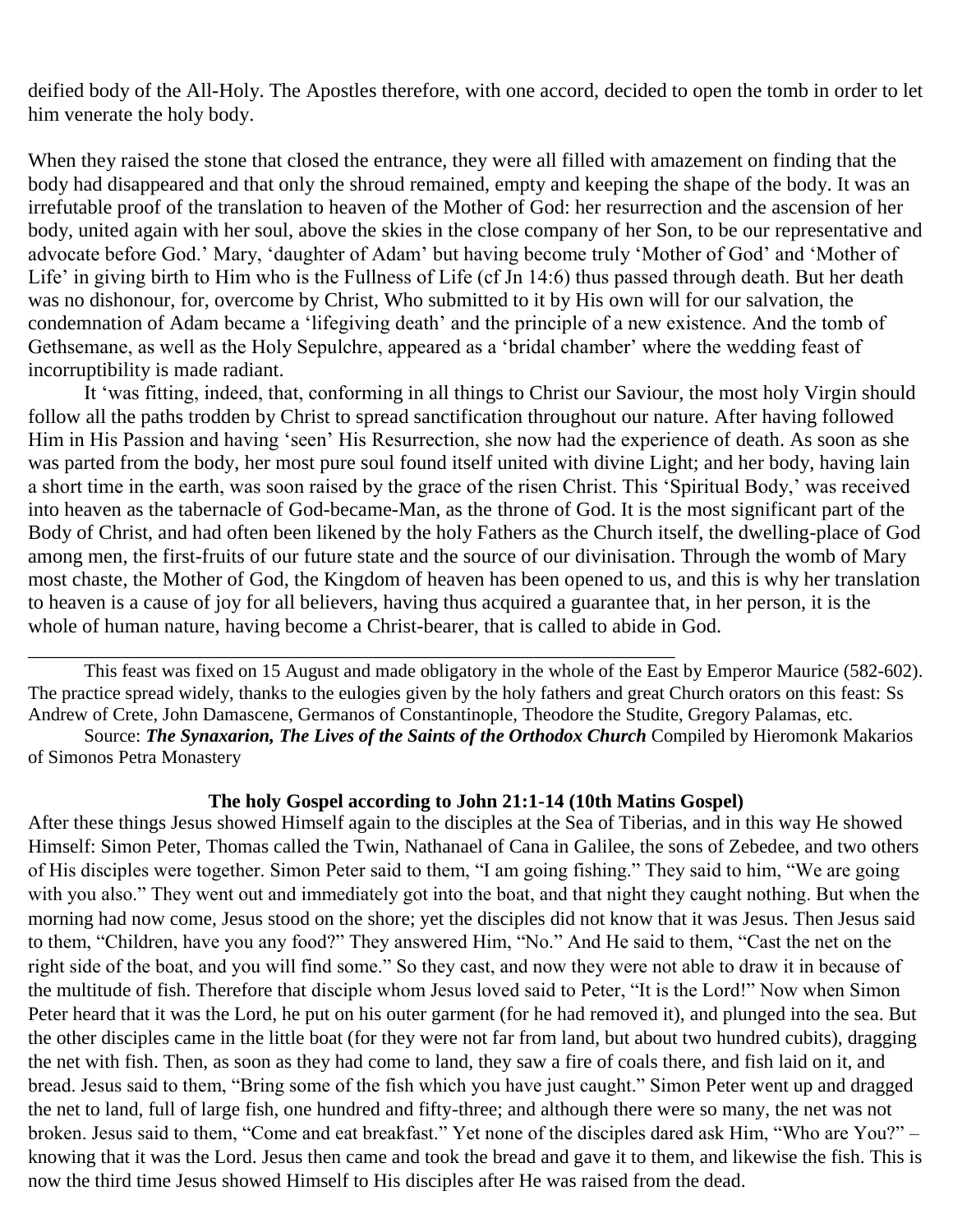#### લક્ષ્યું અક્ષ્યું અક્ષ્યું અક્ષ્યું અને અક્ષ્ય અક્ષ્ય અક્ષ્ય અક્ષ્ય અને અને અક્ષ્ય અક્ષ્ય અને અક્ષ્ય **CANDLE INTENTIONS FOR THE HEALTH AND BLESSINGS OF**

Fr. Tom, Fr. Don, Fr. Paul, Fr. Anthony, Fr. Robert, Aaron, Milica, Calvin, Larry, Helen, Angelo, Joan, Peggy, Bob, Angelo, Christine, Dorothy, Anna, Irene, Allen, Deborah, Luba, Kosta, Stojan, Mira, Bosa, Christopher, Allison, Jeanette, Katheryn, Joseph, Ted, Marlene, Gladys, all the parishioners of St. Nicholas, my family & friends. Joe Tome Special Intention Joe Tome

#### **CANDLE INTENTIONS FOR BLESSED REPOSE**

Germanos Batcos, Nikolaos & Evangelia Bakousidis Irene Batcos Irene Batcos

## **ETERNAL LIGHT AT THE ALTAR**

Health & blessing for the Bakousidis family & everyone around the world Lena & Gerry Bakousidis

**FROM OUR DIOCESAN CHANCELLOR – to the Clergy of the Diocese**

His Eminence, Archbishop Alexander has instructed me to share with you the following update regarding our diocesan COVID-19 directives.

As mentioned in a previous email, where civil jurisdictions and healthcare institutions allow, you now have the blessing to visit the sick and shut-ins with Holy Communion. Use face coverings throughout the visit, and proper social distancing when not administering the Holy Gifts. Furthermore, please note these further updates to our diocesan guidelines:

- All directives regarding personal protective equipment, social distancing, and the distribution of Communion remain in place. When there is a marked and consistent downward trend in the infection rates in the regions in which our diocesan parishes are located, we will return to the normal distribution of the Eucharist.
- Outdoor services are now blessed, as weather permits. Rectors are directed to keep their frequency limited to Sundays and holy days when you typically get a larger turnout of faithful. When indoors, keep in mind that airflow is important: open doors and/or windows where applicable and practical.
- In order to make the Holy Mysteries accessible to as many of our faithful as possible, parish rectors may schedule a second service on Sundays to minister Holy Communion (for example a Typica service with Communion). This might be necessary for some of you in the upcoming weeks as numbers increase from our usual "summer attendance" trends. Before scheduling a second service, rectors must consult with Vladyka Alexander for his input and blessing on their specific plans.
- Consensus among healthcare experts is that the transmission of COVID-19 is primarily airborne rather than via surface contact; therefore, clergy and faithful may resume the kissing of icons, the cross, etc. However, anyone not yet comfortable with this physical contact may continue to offer a bow with the sign of the cross.
- Church School and Youth Group activities will be online only, at least until December. Parishes that have online religious educational programming for their children and youth are asked to share links with the diocese so that they can be made available to diocesan parishes that do not have their own online resources.
- With the exception of coffee hours, as outlined in Stage 5 of our diocesan guidelines, all other events sponsored by parishes and parish-based ministries and organizations involving preparing and/or serving food to large groups of people will be canceled until further notice. This includes bake sales and cookie walks, fundraising dinners, and dinners after Pontifical Divine Liturgies.

With the ongoing presence of the Corona virus in our communities, we must continue to heed the call of our Archbishop and Father, Vladyka Alexander, and embrace a spirit of ὑπομονῇ: patience, perseverance, and endurance. The Apostle Paul admonishes us with much the same word: "But in all approving [yourselves] as the ministers of God, in much patience [ὑπομονῇ] in afflictions, in necessities, in distresses..." (2 Corinthians 6:4). May the Lord give us all such patience, knowing that, weary in well-doing as we are, we are doing good work.

A blessed feast of our Lady's Dormition to you and yours.

In Christ,

**Archpriest Andrew Jarmus**, Chancellor - Bulgarian Diocese, Orthodox Church in America

Rita & Ken Connie Maxim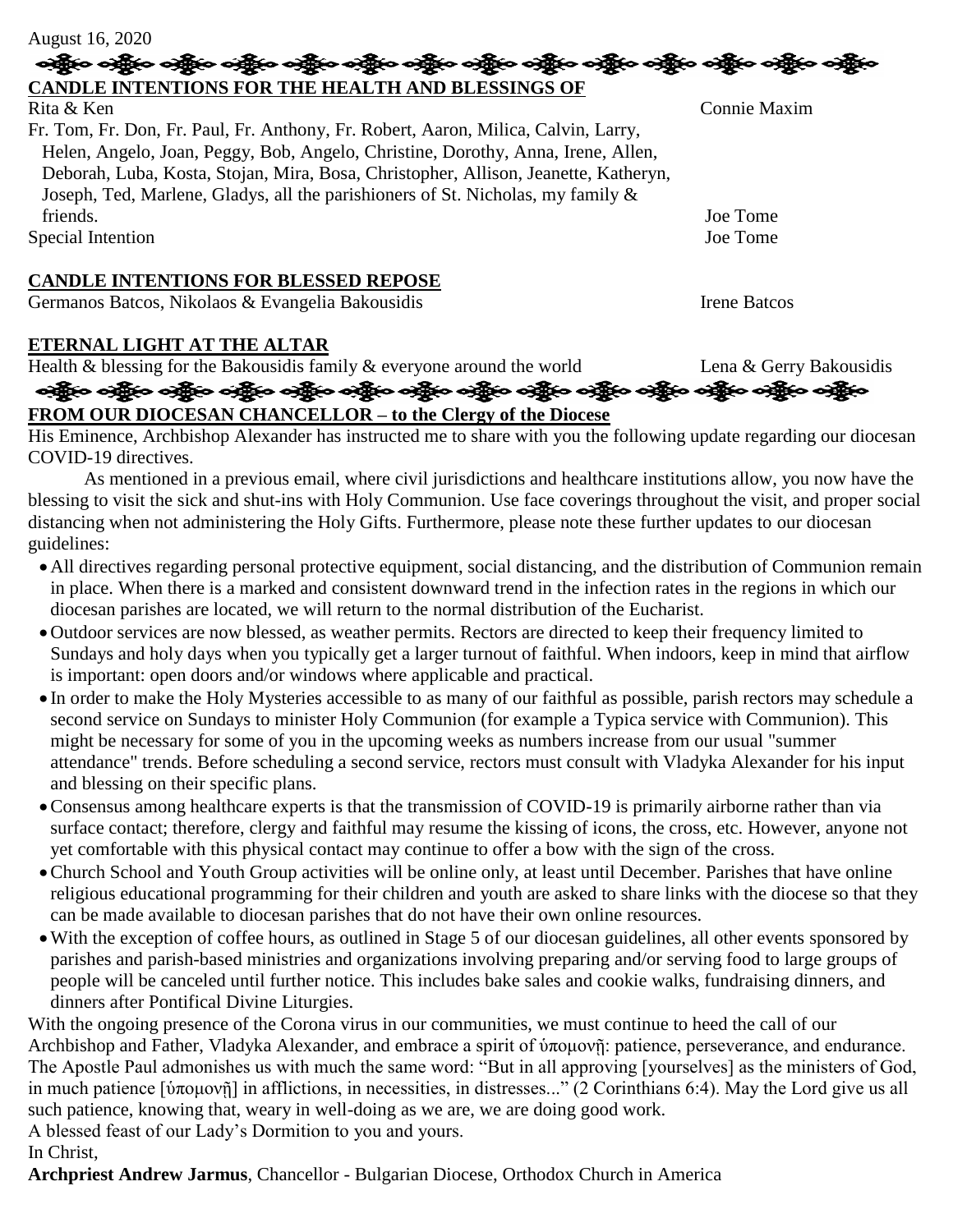**Welcome to everyone joining us via our YouTube channel:** *[St Nicholas Orthodox Church Burton.](https://www.youtube.com/channel/UC59tV-Re443z-GCoETAUvfA)* If at the time of the divine services you cannot access the livestream, please check out [St. Mary Magdalene Church](https://www.youtube.com/channel/UClHAqZrWkXdYELujbbIslHg) or [St George](https://www.youtube.com/channel/UCpLWfxMIJK4uQOV41ekE6Wg/videos?view=2&flow=grid)  [Church](https://www.youtube.com/channel/UCpLWfxMIJK4uQOV41ekE6Wg/videos?view=2&flow=grid) or [Assumption Church](https://www.facebook.com/AssumptionGrandBlanc/) for their livestreams.

**MEMORY ETERNAL- CHRIST IS RISEN!** Fred Oginsky, brother of Joseph, fell asleep in the Lord Friday, August 14. Swartz Funeral Home is handling arrangements which are listed in the weekly schedule. You may view Fred's obituary [here.](https://www.swartzfuneralhomeinc.com/obituary/fred-oginsky) Let us pray that Fred gaze upon the face of Christ with the righteous and the Holy Spirit bring comfort to his family. Bog da prosti! Christ is risen!

**CONFESSIONS** The sacrament of Confession is offered on Saturdays after Vespers and by appointment.

**USHERS NEEDED** Are you willing to be an usher so that we can continue using both the church and the fellowship hall for in-person attendance at Sunday Liturgies? Please contact the office 810-744-0070, [stnicholasburtonmi@gmail.com](mailto:stnicholasburtonmi@gmail.com) or contact Matushka Lisa.

#### **MAKE YOUR FAITHFUL GIVING EASY AND CONVENIENT WITH GIVELIFY**



You can donate to St. Nicholas with an app on your phone  $\&$  as always on our website by <https://saintnicholasburton.org/> Go to the website and on the home page click on the box **Give now with Givelify** which will walk you through the donation process; this is a secure site. **If you do not wish to donate online, you may write a check to St. Nicholas Orthodox Church and send it to the parish address: 2143 S Center Rd, Burton, MI 48519.**

**CANDLE INTENTION REQUESTS** can be emailed to the office at [stnicholasburtonmi@gmail.com](mailto:stnicholasburtonmi@gmail.com) or called in.

# **KEEPING IN TOUCH WITH THOSE IN NURSING HOMES AND ASSISTED LIVING FACILITIES**

**To aid in your outreach, here is a listing of their addresses:**

| <b>Helen Ashmun</b>   | 4436 Beecher Rd.                                               | <b>Flint, MI 48532</b>       |
|-----------------------|----------------------------------------------------------------|------------------------------|
| <b>Larry Bladecki</b> | 3254 E. Midland Rd.                                            | <b>Bay City, MI 48706</b>    |
| <b>Anna Branoff</b>   | Courtyard Manor 8240 Miller Rd. Rm. #17 Swartz Creek, MI 48473 |                              |
| <b>Gladys Edwards</b> | 2 Harbor Dr.                                                   | <b>St. Clair, MO 63077</b>   |
| <b>Paul Ellis</b>     | 2360 Stonebridge Dr.                                           | <b>Flint, MI 48532</b>       |
| Vasilka Karatza       | <b>Regency 1330 Grand Pointe Ct</b>                            | <b>Grand Blanc, MI 48439</b> |
| <b>Jo Sredich</b>     | Magnolia House 4134 N. State Rd.                               | Davison, MI 48423            |

**ROTATING SCHEDULE You will receive a phone call and e-mail from the parish office notifying you the Sunday Liturgy you are scheduled to attend. The groups have been consolidated into two rather than three groups.**

#### **WHEN YOUR HOUSEHOLD WISHES TO BE ADDED TO THE ROTATION, PLEASE CALL OR E-MAIL THE PARISH OFFICE: 810-744-0070 or [stnicholasburtonmi@gmail.com](mailto:stnicholasburtonmi@gmail.com)**

| <b>OFFICE OPEN</b>                      | Monday, Wednesday & Friday 9am to 3 pm.                                                                                              |  |
|-----------------------------------------|--------------------------------------------------------------------------------------------------------------------------------------|--|
| <b>Weekly schedule:</b>                 | <b>Today:</b> Service to the Mother of God at the shrine                                                                             |  |
| Monday, Aug 17<br>$3$ to $8$ pm<br>7 pm | Fr. Matthew in Toledo<br>+Fred Oginsky – visitation for family and friends at Swartz Funeral Home<br>Parastas at Swartz Funeral Home |  |
| Tuesday, Aug 18                         |                                                                                                                                      |  |
| 9 am                                    | +Fred Oginsky – visitation at church                                                                                                 |  |
| 10 <sub>am</sub>                        | <b>Funeral service – streaming on our YouTube channel</b>                                                                            |  |
|                                         | <b>Burial at Sunset Hills Cemetery</b>                                                                                               |  |